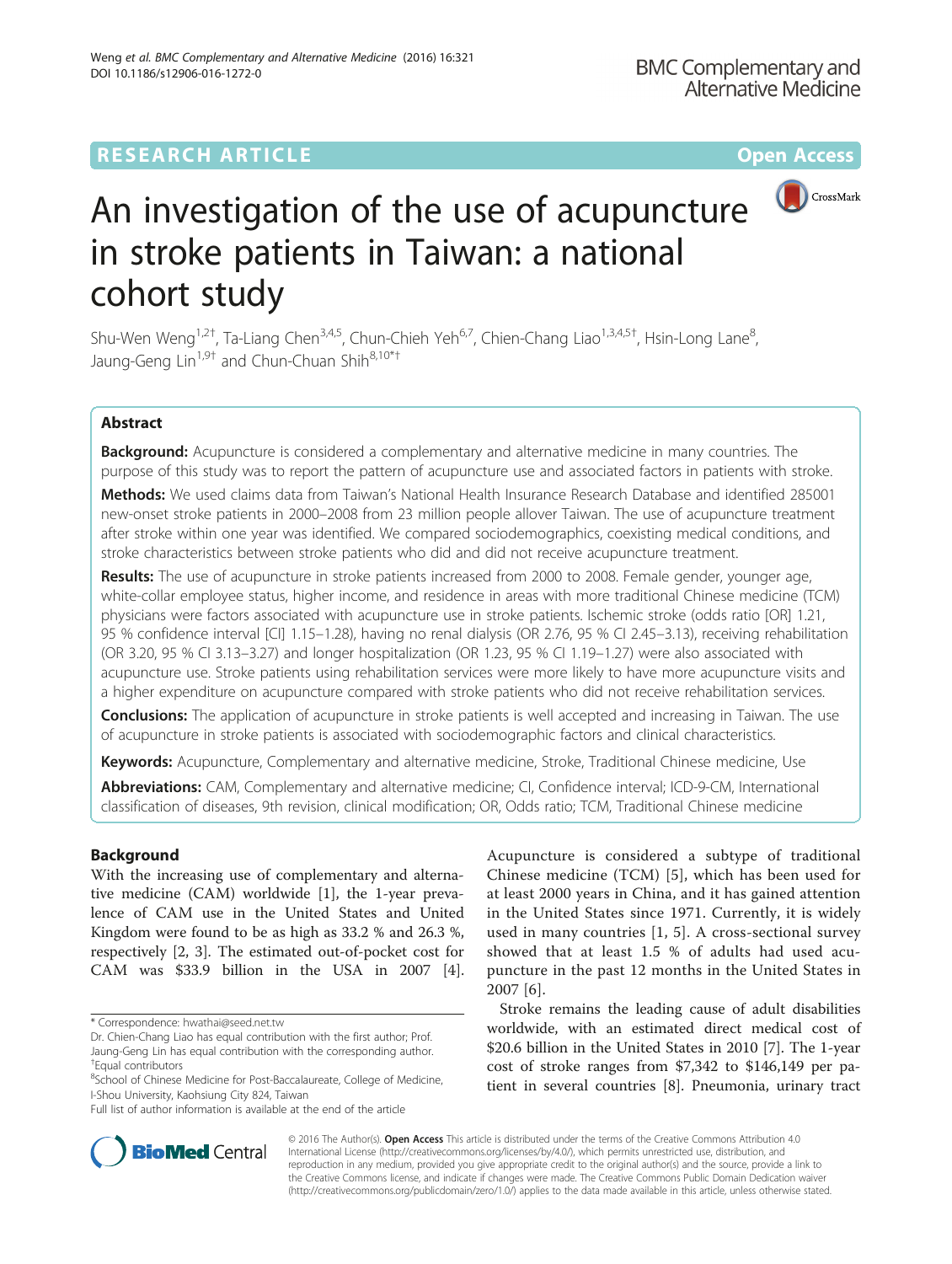infection, pain, dysphagia, depression, and recurrent stroke are common complications after stroke [[9](#page-6-0)–[11\]](#page-6-0).

Acupuncture has been accepted in stroke rehabilitation in many countries, and the treatment is relatively safe and effective in improving post-stroke chronic symptoms, such as disability, shoulder pain, and dysphagia [\[5](#page-6-0), [12](#page-6-0)–[15\]](#page-6-0). In the United States, acupuncture was used more frequently in stroke compared with nonstroke patients [[16\]](#page-6-0). A previous study also showed the high use of TCM among stroke patients in Taiwan [\[17](#page-6-0)]. However, limited information is available on the pattern of use of acupuncture in stroke patients.

Using the National Health Insurance Research Database, we conducted a nationwide, population-based cohort study to evaluate the pattern of acupuncture use in stroke patients. Another purpose of this study was to report the factors associated with acupuncture use among adult stroke patients.

# **Methods**

# Source of data

Since 1996, all medical claims of insured beneficiaries have been documented in the National Health Insurance Research Database, which was established by Taiwan's National Health Research Institute. Information available for this study included gender, birth date, disease codes, health care rendered, medicines prescribed, diagnoses at admission and discharge, and medical institutions and physicians providing services. This study employed the All Stroke Database, which consisted of all prevalent and incident stroke patients across Taiwan between 2000 and 2008 [\[17](#page-6-0)–[19\]](#page-6-0).

## Ethical statement

Insurance reimbursement claims used in this study were obtained from Taiwan's National Health Insurance Research Database, which is available for academic access. This study was conducted in accordance with the Helsinki Declaration. To protect personal privacy, the electronic database was decoded with patient identifications scrambled for further public access for research. Although the National Health Research Institute regulations do not require informed consent due to the use of decoded and scrambled patient identification, this study was approved by Taiwan's National Health Research Institute (NHIRD-100-122) and the Institutional Review Board of E-DA Hospital, Kaohsiung, Taiwan (2014012)  $[17–19]$  $[17–19]$  $[17–19]$  $[17–19]$  $[17–19]$ .

# Study design and population

We identified 285001 newly diagnosed, hospitalized stroke patients aged ≥20 years between 2000 and 2008 as our eligible study subjects from 23 million people allover Taiwan. Those with a previous stroke according

to a physician's diagnosis were excluded until 1996. To confirm that all stroke patients in our study were incident cases, only new-onset stroke cases were included. The outcome of this study was the prevalence of acupuncture use in people with a new diagnosis of stroke in the first year. This study compared sociodemographic factors, coexisting medical conditions, and stroke characteristics between stroke patients who used and did not use acupuncture.

# Criteria and definition

We defined stroke according to the International Classification of Diseases, 9th Revision, Clinical Modification (ICD-9-CM 430–438). Coexisting medical conditions included diabetes mellitus (ICD-9-CM 250), hypertension (ICD-9-CM 401–405), hyperlipidemia (ICD-9-CM 272.0–272.4), and myocardial infarction (ICD-9-CM 410 and 412). According to the administration codes (D8, D9) from reimbursement claims, regular renal dialysis (including hemodialysis and/or peritoneal dialysis) was also considered a coexisting medical condition among stroke patients in this study. We classified the frequency of acupuncture visits into quartiles. Stroke patients in the highest quartile of acupuncture visits were defined as high acupuncture users. Medical expenditures on acupuncture were also classified into quartiles. Stroke patients who were in the highest quartile of acupuncture expenditure were considered high acupuncture expenditure patients.

As Taiwan has 359 townships and city districts, we calculated the population density (persons/km<sup>2</sup>) of each of these administrative units. Based on the population density, these units were stratified into tertiles to designate areas of low, moderate, and high urbanization. We calculated the density of traditional Chinese physicians (traditional Chinese physicians/10,000 persons) based on the number of traditional Chinese physicians per 10,000 residents in each administrative unit. The first, second, and third tertiles were considered areas with low, moderate, and high physician densities, respectively. Based on the Ministry of Health and Welfare criteria, low income status was defined as qualification for waived medical co-payments.

## Statistical analysis

To observe the trend of acupuncture use, the annual prevalence of stroke patients using acupuncture treatment was calculated from 2000 to 2008. We used chi-square tests to compare the difference in sociodemographics, coexisting medical conditions, and characteristics of hospitalization between stroke patients who did and did not use acupuncture. Univariate and multivariate logistic regression analyses were performed to calculate crude and adjusted odds ratios (ORs) and 95 % confidence intervals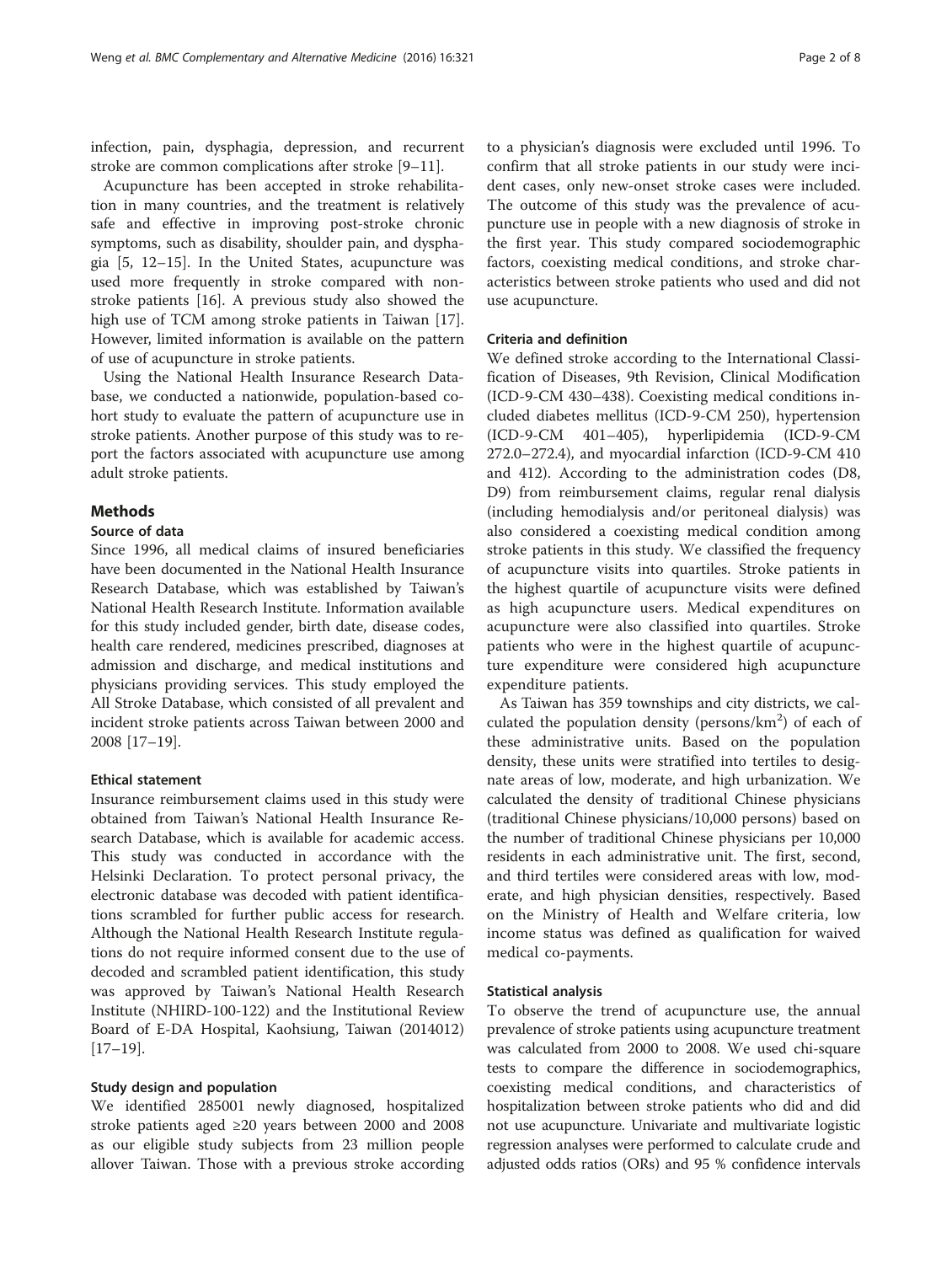(CIs) that measured the relationships between acupuncture use and associated characteristics in stroke patients. These characteristics included sex, age, income status, occupation, urbanization, density of traditional Chinese physicians in the area, disease history, use of rehabilitation, type of stroke, and in-hospital characteristics. All analyses were performed using Statistical Analysis Software version 9.1 (SAS Institute Inc., Cary, North Carolina, USA). A two-sided probability value of <0.05 was considered statistically significant.

# Results

The prevalence of acupuncture use among stroke patients increased from 12 % in 2000 to 17 % in 2008 ( $p <$ 0.0001) (Fig. 1). A higher incidence of acupuncture use was found in men, younger patients, higher income people, white-collar employees, residents living in highly urbanized areas, and areas with more TCM physicians.

The multivariate logistic regression analysis yielded the ORs of factors associated with acupuncture use in stroke patients (Tables [1](#page-3-0) and [2](#page-4-0)), including female gender (OR 1.04, 95 % CI 1.01–1.06), age 30–39 years (OR 4.05, 95 % CI 3.77–4.36), very high income status (OR 1.55, 95 % CI 1.47–1.65), white-collar employee status (OR 1.16, 95 % CI 1.12–1.20), residence in highly urbanized areas (OR 1.44, 95 % CI 1.37–1.52), residence in areas with more TCM physicians (OR 1.43, 95 % CI 1.39– 1.48), and use of other types of rehabilitation (OR 3.20, 95 % CI 3.13–3.27). Acupuncture users also experienced greater incidences of hypertension (OR 1.18, 95 % CI 1.15–1.21) and hyperlipidemia (OR 1.30, 95 % CI 1.26– 1.35) but lower incidences of myocardial infarction (OR 1.18, 95 % CI 1.09–1.28) and renal dialysis (OR 2.76, 95 % CI 2.45–3.13). Ischemic stroke (OR 1.21, 95 % CI 1.15–1.28) and longer hospitalization (OR 1.23, 95 % CI 1.19–1.27) were also associated with acupuncture use.

The average number of acupuncture visits in stroke patients was higher in males than in females  $(6.5 \pm 7.8)$ vs.  $6.4 \pm 7.7$ ,  $p < 0.001$ ) (Tables [3](#page-5-0) and [4](#page-5-0)). Stroke patients



who had a low income, were white-collar employees, lived in highly urbanized areas and areas with more traditional Chinese physicians, used rehabilitation services, suffered from hemorrhagic stroke or ischemia, or had a longer hospitalization made more acupuncture visits. Patients who had more acupuncture treatment visits also had a higher expenditure on acupuncture.

#### **Discussion**

Our study found that the prevalence of acupuncture use among stroke patients significantly increased from 2000 to 2008 in Taiwan, and the sociodemographic characteristics were highly correlated with recent acupuncture use. In contrast to the previous report that was based on a cross-sectional sample [[17](#page-6-0)], this study included all of Taiwan's stroke patients and evaluated the patterns of acupuncture use.

The incidence of acupuncture use in the general population has been reported in the United States as 4.1 % in 2002 and 6.8 % in 2007 [\[6](#page-6-0), [20\]](#page-6-0). The increasing use of acupuncture was investigated in the western countries [[6, 20](#page-6-0)]. However, Chinese herbal medicine is not common in western countries. In Taiwan, Chinese herbal medicine and acupuncture were covered in the traditional Chinese medicine which is commonly used. Frequent use of acupuncture treatment was found in people with chronic diseases, such as osteoarthritis [\[21](#page-6-0)], cancer [[22\]](#page-6-0), and stroke [\[16](#page-6-0)]. The use of CAM is a trend, and it is not surprising that our study found that the use of acupuncture in stroke patients increased from 12 % in 2000 to 17 % in 2008. Demographic factors, such as age and sex, are associated with the patient's choice of acupuncture [\[20, 23\]](#page-6-0). Compared with men, women were more likely to use acupuncture in this study. Several surveys also showed similar findings, namely, women had a higher use of TCM than men [\[17, 24\]](#page-6-0). Younger stroke patients were more likely to use acupuncture than older patients in this study. The association between young or middle age and acupuncture use was investigated in previous studies [[17, 20, 23, 24\]](#page-6-0). The finding of better functional outcomes in younger stroke patients is not unexpected, as they had more home support and motivation [[25](#page-6-0)]. A previous study suggested that young people seek more effective ways to improve their well-being and health and to relieve disease symptoms [\[26](#page-6-0)]. It is reasonable that younger stroke patients had a higher tendency to use acupuncture and to have a higher acupuncture expenditure than older patients in this study.

The increasing use of TCM is somewhat related to the growth of the number of TCM physicians in Taiwan [[17\]](#page-6-0). A previous investigation reported that the density of TCM increased from 1.39 physicians per 10,000 residents in 1996 to 1.78 physicians per 10,000 residents in 2001 [[27\]](#page-7-0). Our results also showed that the prevalence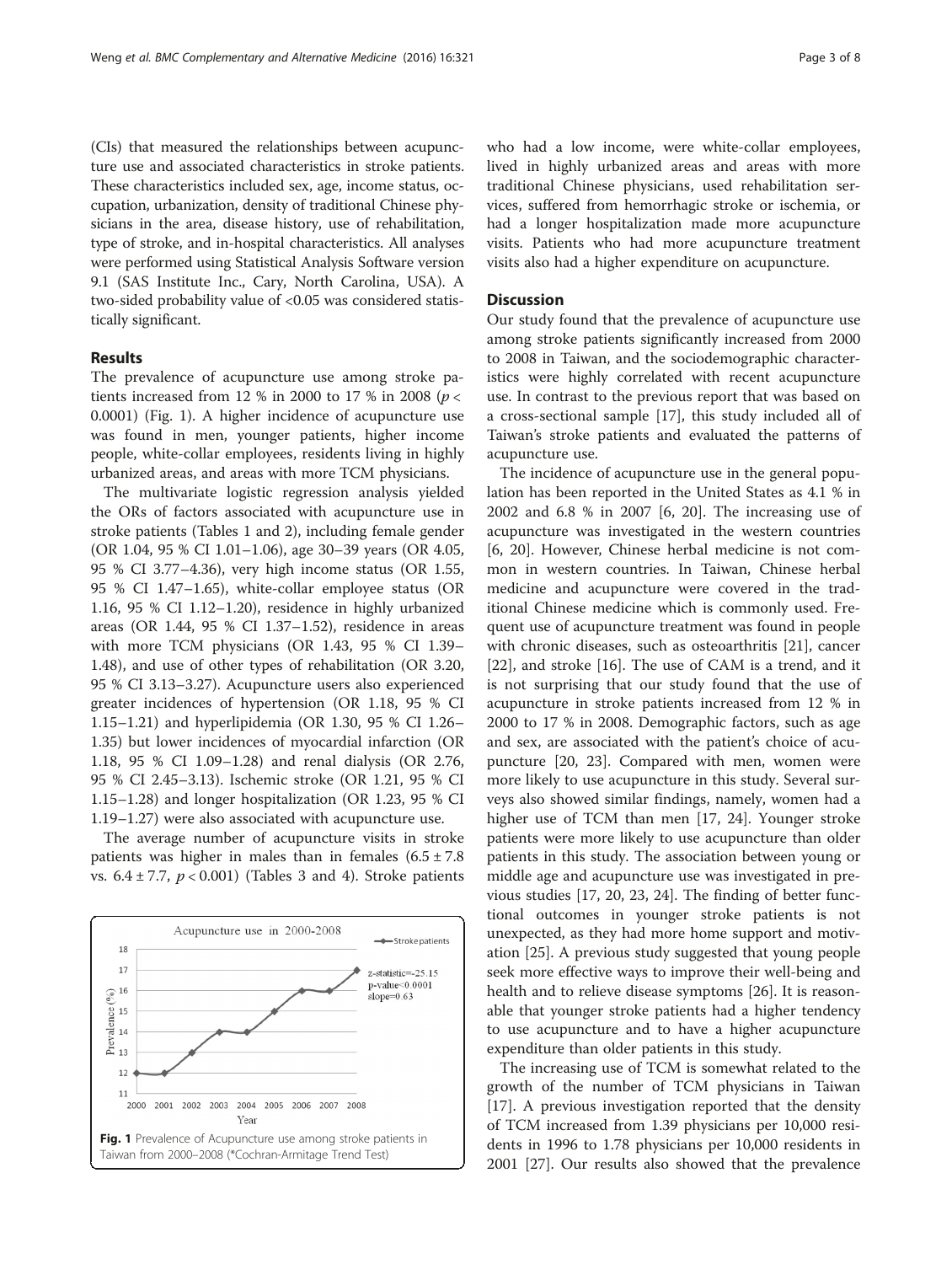|                | Acupuncture use   |        |                 |                     | $p$ -value | <b>OR</b> | (95 % CI)*      |
|----------------|-------------------|--------|-----------------|---------------------|------------|-----------|-----------------|
|                | No $(N = 242213)$ |        |                 | Yes ( $N = 42788$ ) |            |           |                 |
| Sex            | n                 | (% )   | n.              | (% )                | < 0.0001   |           |                 |
| Women          | 101,397           | (85.5) | 17,225          | (14.5)              |            | 1.04      | $(1.01 - 1.06)$ |
| Men            | 140,816           | (84.6) | 25,563          | (15.4)              |            | 1.00      | (reference)     |
| Age, years     |                   |        |                 |                     | < 0.0001   |           |                 |
| $20 - 29$      | 1819              | (83.1) | 369             | (16.9)              |            | 3.44      | $(3.04 - 3.89)$ |
| $30 - 39$      | 5680              | (78.9) | 1517            | (21.1)              |            | 4.05      | $(3.77 - 4.36)$ |
| $40 - 49$      | 20,319            | (79.3) | 5298            | (20.7)              |            | 3.79      | $(3.60 - 4.00)$ |
| $50 - 59$      | 39,190            | (79.6) | 10,054          | (20.4)              |            | 3.56      | $(3.39 - 3.73)$ |
| $60 - 69$      | 58,684            | (82.6) | 12,374          | (17.4)              |            | 3.05      | $(2.91 - 3.18)$ |
| $70 - 79$      | 74,891            | (87.8) | 10,424          | (12.2)              |            | 2.04      | $(1.95 - 2.13)$ |
| $\geq 80$      | 41,630            | (93.8) | 2752            | (6.2)               |            | 1.00      | (reference)     |
| $Mean \pm SD$  | $67.4 \pm 13.3$   |        | $62.5 \pm 12.5$ |                     | < 0.0001   |           |                 |
| Income         |                   |        |                 |                     | < 0.0001   |           |                 |
| Very low       | 13,611            | (86.1) | 2203            | (13.9)              |            | 1.00      | (reference)     |
| Low            | 71,645            | (85.4) | 12,283          | (14.6)              |            | 1.23      | $(1.16 - 1.30)$ |
| Moderate       | 42,567            | (84.9) | 7565            | (15.1)              |            | 1.31      | $(1.24 - 1.38)$ |
| High           | 88,550            | (87.1) | 13,152          | (12.9)              |            | 1.30      | $(1.23 - 1.38)$ |
| Very high      | 25,840            | (77.3) | 7585            | (22.7)              |            | 1.55      | $(1.47 - 1.65)$ |
| Occupation     |                   |        |                 |                     | < 0.0001   |           |                 |
| White collar   | 73,946            | (82.0) | 16,188          | (18.0)              |            | 1.16      | $(1.12 - 1.20)$ |
| Blue collar    | 115,906           | (86.5) | 18,067          | (13.5)              |            | 1.00      | (reference)     |
| Other          | 52,361            | (86.0) | 8533            | (14.0)              |            | 1.06      | $(1.02 - 1.11)$ |
| Urbanization   |                   |        |                 |                     | < 0.0001   |           |                 |
| Low            | 17,323            | (90.3) | 1858            | (9.7)               |            | 1.00      | (reference)     |
| Moderate       | 93,336            | (87.4) | 13,509          | (12.6)              |            | 1.21      | $(1.15 - 1.28)$ |
| High           | 131,554           | (82.8) | 27,421          | (17.3)              |            | 1.44      | $(1.37 - 1.52)$ |
| Density of TCM |                   |        |                 |                     | < 0.0001   |           |                 |
| Low            | 64,074            | (88.8) | 8117            | (11.2)              |            | 1.00      | (reference)     |
| Moderate       | 121,661           | (84.6) | 22,199          | (15.4)              |            | 1.17      | $(1.14 - 1.21)$ |
| High           | 56,478            | (81.9) | 12,472          | (18.1)              |            | 1.43      | $(1.39 - 1.48)$ |
| Mean $\pm$ SD  | $1.6 \pm 1.2$     |        | $1.8 \pm 1.3$   |                     | < 0.0001   |           |                 |

<span id="page-3-0"></span>Table 1 Comparison of sociodemographic characteristics between stroke patients with and without acupuncture treatment in 2000–2008

\*Logistic regression model included sociodemographics and medical conditions; Hosmer-Lemeshow goodness of fit, p-value = 0.0006; c-statistic = 0.71; CI, confidence interval; OR, odds ratio; TCM, traditional Chinese medicine

of acupuncture use in stroke patients increased with the increasing density of TCM physicians. High urbanization was associated with TCM use in a previous survey [[17, 24\]](#page-6-0). Because acupuncture is a subtype of TCM, it is not surprising that we found in the present study that people who lived in an urbanized area were more likely to use acupuncture.

Economic growth is a determinant of physician supply and utilization of medical services [\[28\]](#page-7-0). In Taiwan, TCM has become an increasingly popular form of medicine, particularly after the implementation of the National Health Insurance in the medical care system since 1995. In this

study, the frequency of acupuncture use and related insurance-paid expenditure were higher in stroke patients with a low income than in those without a low income. Copayment is considered an important factor in the use of medical services [\[29\]](#page-7-0). According to the Ministry of Health and Wealth [\[17](#page-6-0)–[19](#page-6-0)], patients with low-income status who do not need to pay a co-payment when receiving medical services may have more medical visits for acupuncture treatment than stroke patients with higher incomes.

Among the stroke patients, diabetes, hypertension, hyperlipidemia, myocardial infarction, and kidney insuffucuency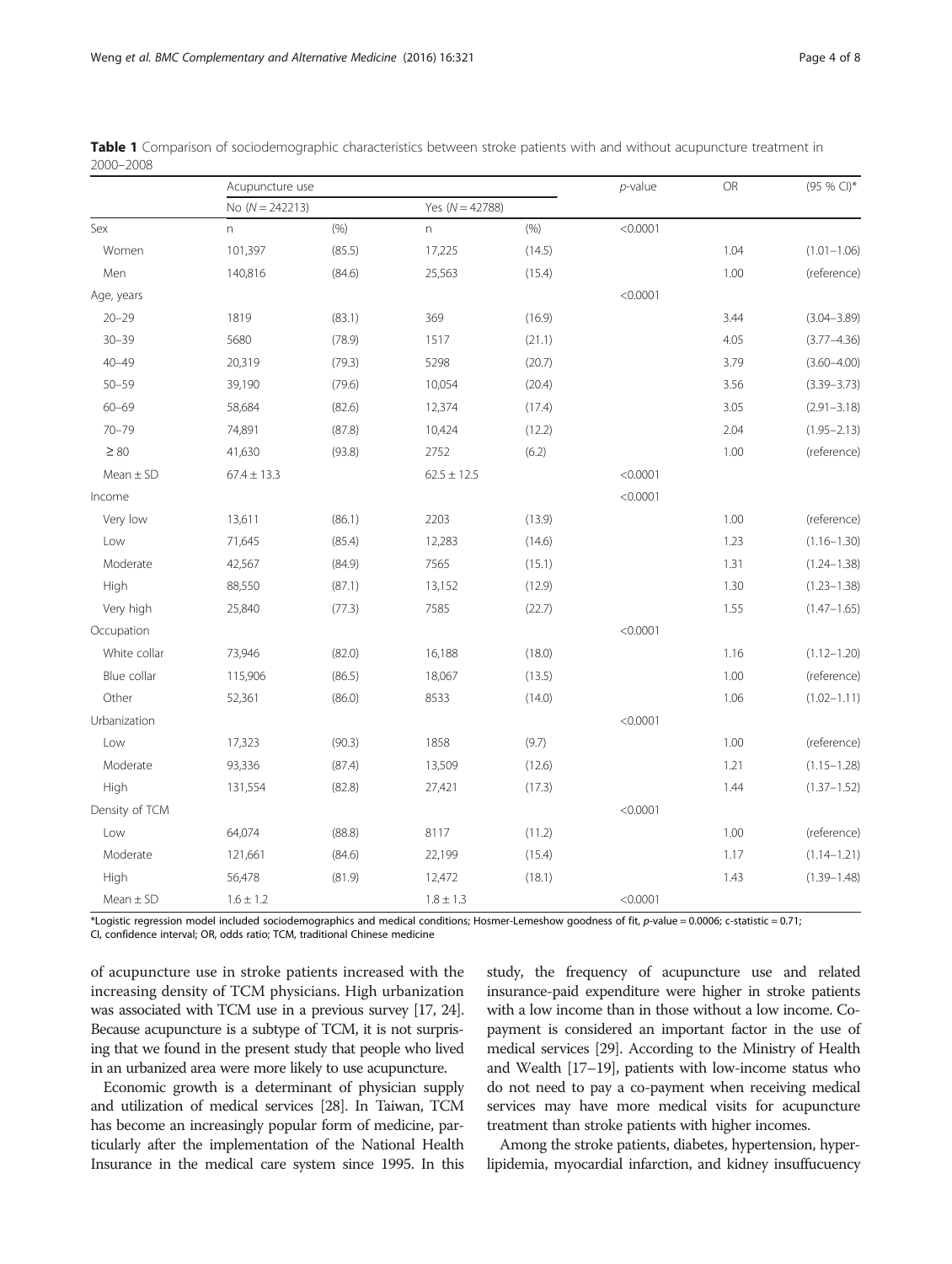|  | Page 5 Ol |  |
|--|-----------|--|
|  |           |  |

|                | Acupuncture       |        |                     |        |            |      |                 |
|----------------|-------------------|--------|---------------------|--------|------------|------|-----------------|
|                | No $(N = 285329)$ |        | Yes ( $N = 47832$ ) |        | $p$ -value | OR   | (95 % CI)*      |
| Rehabilitation |                   |        |                     |        | < 0.0001   |      |                 |
| <b>No</b>      | 166,526           | (90.7) | 17,087              | (9.2)  |            | 1.00 | (reference)     |
| Yes            | 75,687            | (74.7) | 25,701              | (25.3) |            | 3.20 | $(3.13 - 3.27)$ |
| Diabetes       |                   |        |                     |        | < 0.0001   |      |                 |
| <b>No</b>      | 172,698           | (85.2) | 29,983              | (14.8) |            | 1.00 | (reference)     |
| Yes            | 69,515            | (84.4) | 12,805              | (15.6) |            | 1.00 | $(0.98 - 1.03)$ |
| Hypertension   |                   |        |                     |        | < 0.0001   |      |                 |
| No             | 93,695            | (86.0) | 15,290              | (14.0) |            | 1.00 | (reference)     |
| Yes            | 148,518           | (84.4) | 27,498              | (15.6) |            | 1.18 | $(1.15 - 1.21)$ |
| Hyperlipidemia |                   |        |                     |        | < 0.0001   |      |                 |
| <b>No</b>      | 219,658           | (85.4) | 37,503              | (14.6) |            | 1.00 | (reference)     |
| Yes            | 22,555            | (81.0) | 5285                | (19.0) |            | 1.30 | $(1.26 - 1.35)$ |
| MI             |                   |        |                     |        | < 0.0001   |      |                 |
| No             | 236,962           | (84.9) | 42,037              | (15.1) |            | 1.18 | $(1.09 - 1.28)$ |
| Yes            | 5251              | (87.5) | 751                 | (12.5) |            | 1.00 | (reference)     |
| Dialysis       |                   |        |                     |        | < 0.0001   |      |                 |
| No             | 238,140           | (84.9) | 42,500              | (15.1) |            | 2.76 | $(2.45 - 3.13)$ |
| Yes            | 4073              | (93.4) | 288                 | (6.6)  |            | 1.00 | (reference)     |
| Type of Stroke |                   |        |                     |        | < 0.0001   |      |                 |
| Hemorrhage     | 53,950            | (83.4) | 10,714              | (16.6) |            | 1.02 | $(0.96 - 1.08)$ |
| Ischemia       | 173,573           | (85.2) | 30,155              | (14.8) |            | 1.21 | $(1.15 - 1.28)$ |
| Other          | 14,690            | (88.5) | 1919                | (11.6) |            | 1.00 | (reference)     |
| LOS, days      |                   |        |                     |        | < 0.0001   |      |                 |
| $1 - 5$        | 84,534            | (87.4) | 12,172              | (12.6) |            | 1.00 | (reference)     |
| $6 - 9$        | 63,969            | (85.9) | 10,499              | (14.1) |            | 1.06 | $(1.03 - 1.09)$ |
| $10 - 14$      | 34,261            | (83.8) | 6605                | (16.2) |            | 1.16 | $(1.12 - 1.20)$ |
| $15 - 19$      | 16,537            | (82.7) | 3465                | (17.5) |            | 1.22 | $(1.17 - 1.28)$ |
| $\geq$ 20      | 43,092            | (81.1) | 10,047              | (18.9) |            | 1.23 | $(1.19 - 1.27)$ |
| $Mean \pm SD$  | $12.8 \pm 17.5$   |        | $14.9 \pm 17.0$     |        | < 0.0001   |      |                 |

<span id="page-4-0"></span>Table 2 Medical conditions of stroke patients with and without acupuncture treatment in 2000–2008

\*Logistic regression model included sociodemographics and medical conditions; Hosmer-Lemeshow goodness of fit, p-value = 0.001; c-statistic = 0.71;

CI, confidence interval; LOS, length of stay; MI, myocardial infarction; OR, odds ratio

were common coexisting medical conditions that were also considered comorbidities in this study [\[30\]](#page-7-0). Acupuncture treatment can lower blood pressure [\[31, 32](#page-7-0)]. Moreover, evidence-based studies have shown acupuncture's beneficial effects in addressing physical illness in stroke patients [[12](#page-6-0)–[14,](#page-6-0) [33](#page-7-0)]. We found that patients with comorbidities of hypertension or hyperlipidemia were more likely to undergo acupuncture treatment. People with more chronic diseases were likely to use TCM, which was confirmed in previous surveys [\[17, 24\]](#page-6-0).

In this study, we found that stroke patients who used acupuncture were more likely to simultaneously undergo conventional medical rehabilitation. Previous reports showed a high use of CAM in stroke survivors in many

countries [\[16,](#page-6-0) [34](#page-7-0)]. Medical pluralism, such as adopting more than one medical system or the use of both conventional medicine and CAM for health and illness, is also common in Taiwan [\[35, 36\]](#page-7-0).

Stroke patients with longer hospitalizations were more likely to undergo acupuncture treatment. Stroke patients who had a longer length of hospital stay may have more neurological impairment [[37](#page-7-0)], so they may require more or longer rehabilitation for stroke. Our study showed that the frequency of acupuncture visits and related expenditure were higher in stroke patients after a longer length of hospital stay.

The incidence of ischemia is higher than that of other stroke subtypes [\[38](#page-7-0)]; however, subarachnoid hemorrhage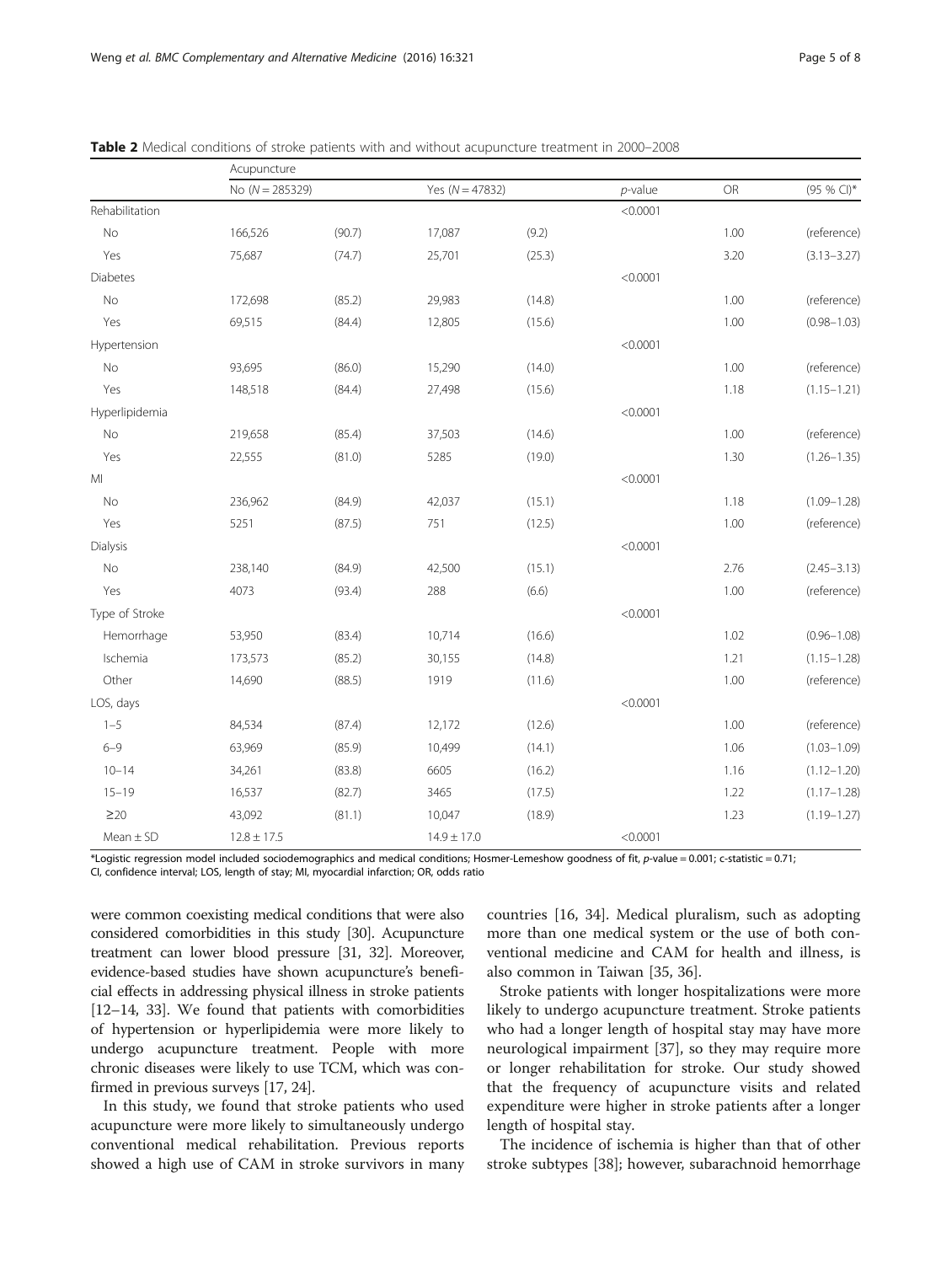Table 4 Post-stroke visits and expenditure on acupuncture

| treatment within one year in stroke patients in 2000-2008 by<br>sociodemographics |        |                |            |                     | treatment within one year in stroke patients in 2000-2008 by<br>medical condition |                           |        |                |            |                     |                 |
|-----------------------------------------------------------------------------------|--------|----------------|------------|---------------------|-----------------------------------------------------------------------------------|---------------------------|--------|----------------|------------|---------------------|-----------------|
|                                                                                   |        | Medical visits |            | Medical expenditure |                                                                                   |                           |        | Medical visits |            | Medical expenditure |                 |
|                                                                                   | n.     | $Mean \pm SD$  | $p$ -value | $Mean \pm SD$       | $p$ -value                                                                        |                           | n.     | $Mean \pm SD$  | $p$ -value | $Mean \pm SD$       | <i>p</i> -value |
| Sex                                                                               |        |                | 0.0155     |                     | 0.0264                                                                            | Rehabilitation            |        |                | < 0.0001   |                     | < 0.0001        |
| Women                                                                             | 17,225 | $6.4 \pm 7.7$  |            | $212 \pm 258$       |                                                                                   | No                        | 17,087 | $4.8 \pm 6.3$  |            | $157 \pm 206$       |                 |
| Men                                                                               | 25,563 | $6.5 \pm 7.8$  |            | $219 \pm 271$       |                                                                                   | Yes                       | 25,701 | $7.6 \pm 8.4$  |            | $256 \pm 292$       |                 |
| Age                                                                               |        |                | 0.0342     |                     | < 0.0001                                                                          | Diabetes mellitus         |        |                | 0.02       |                     | 0.01            |
| $20 - 29$                                                                         | 369    | $6.4 \pm 7.0$  |            | $219 \pm 272$       |                                                                                   | No                        | 29,983 | $6.5 \pm 7.8$  |            | $218 \pm 268$       |                 |
| $30 - 39$                                                                         | 1517   | $6.8 \pm 7.8$  |            | $240 \pm 302$       |                                                                                   | Yes                       | 12,805 | $6.3 \pm 7.7$  |            | $211 \pm 259$       |                 |
| $40 - 49$                                                                         | 5298   | $6.7 \pm 8.2$  |            | $226 \pm 279$       |                                                                                   | Hypertension              |        |                | 0.77       |                     | 0.93            |
| $50 - 59$                                                                         | 10,054 | $6.5 \pm 7.7$  |            | $217 \pm 267$       |                                                                                   | No                        | 15,290 | $6.5 \pm 7.8$  |            | $216 \pm 269$       |                 |
| $60 - 69$                                                                         | 12,374 | $6.4 \pm 7.6$  |            | $210 \pm 254$       |                                                                                   | Yes                       | 27,498 | $6.5 \pm 7.7$  |            | $216 \pm 263$       |                 |
| $70 - 79$                                                                         | 10,424 | $6.4 \pm 7.7$  |            | $216 \pm 263$       |                                                                                   | Hyperlipidemia            |        |                | 0.35       |                     | 0.98            |
| $\geq 80$                                                                         | 2752   | $6.2 \pm 7.9$  |            | $208 \pm 267$       |                                                                                   | No                        | 37,503 | $6.5 \pm 7.8$  |            | $216 \pm 266$       |                 |
| Income                                                                            |        |                | < 0.0001   |                     | < 0.0001                                                                          | Yes                       | 5285   | $6.4\pm7.6$    |            | $216 \pm 259$       |                 |
| Very low                                                                          | 12,172 | $5.0 \pm 6.5$  |            | $168 \pm 220$       |                                                                                   | MI                        |        |                | 0.14       |                     | 0.15            |
| Low                                                                               | 10,499 | $5.7 \pm 7.1$  |            | $187 \pm 234$       |                                                                                   | No                        | 42,037 | $6.5\pm7.8$    |            | $216 \pm 266$       |                 |
| Moderate                                                                          | 6605   | $6.7 \pm 7.9$  |            | $217 \pm 262$       |                                                                                   | Yes                       | 751    | $6.1 \pm 7.0$  |            | $204 \pm 240$       |                 |
| High                                                                              | 3465   | $7.6 \pm 8.4$  |            | $246 \pm 276$       |                                                                                   | Renal dialysis            |        |                | 0.0002     |                     | < 0.0001        |
| Very high                                                                         | 10,047 | $8.5 \pm 8.9$  |            | $295 \pm 321$       |                                                                                   | No                        | 42,500 | $6.5 \pm 7.8$  |            | $217 \pm 266$       |                 |
| Occupation                                                                        |        |                | < 0.0001   |                     | < 0.0001                                                                          | Yes                       | 288    | $5.1 \pm 6.1$  |            | $161 \pm 220$       |                 |
| White collar                                                                      | 16,188 | $6.9 \pm 8.0$  |            | $229 \pm 276$       |                                                                                   | Length of stay, days      |        |                | < 0.0001   |                     | < 0.0001        |
| Blue collar                                                                       | 18,067 | $6.1 \pm 7.4$  |            | $203 \pm 253$       |                                                                                   | $1 - 5$                   | 12,172 | $5.0 \pm 6.5$  |            | $168 \pm 220$       |                 |
| Other                                                                             | 8533   | $6.6 \pm 7.9$  |            | $219 \pm 269$       |                                                                                   | $6 - 9$                   | 10,499 | $5.7 \pm 7.1$  |            | $187 \pm 234$       |                 |
| Urbanization                                                                      |        |                | < 0.0001   |                     | < 0.0001                                                                          | $10 - 14$                 | 6605   | $6.7 \pm 7.9$  |            | $217 \pm 262$       |                 |
| Low                                                                               | 1858   | $5.2 \pm 6.8$  |            | $173 \pm 229$       |                                                                                   | $15 - 19$                 | 3465   | $7.6 \pm 8.4$  |            | $246 \pm 276$       |                 |
| Moderate                                                                          | 13,509 | $6.0 \pm 7.4$  |            | $202 \pm 259$       |                                                                                   | $\geq$ 20                 | 10,047 | $8.5 \pm 8.9$  |            | $295 \pm 321$       |                 |
| High                                                                              | 27,421 | $6.8 \pm 8.0$  |            | $226 \pm 270$       |                                                                                   | Type of Stroke            |        |                | < 0.0001   |                     | < 0.0001        |
| Density TCM                                                                       |        |                | < 0.0001   |                     | < 0.0001                                                                          | Hemorrhage                | 10,714 | $7.4 \pm 8.5$  |            | $253 \pm 296$       |                 |
| Low                                                                               | 8117   | $5.9 \pm 7.2$  |            | $198 \pm 250$       |                                                                                   | Ischemia                  | 30,155 | $6.3 \pm 7.5$  |            | $207 \pm 256$       |                 |
| Moderate                                                                          | 22,199 | $6.5 \pm 7.8$  |            | $215 \pm 263$       |                                                                                   | Other                     | 1919   | $4.7 \pm 6.3$  |            | $154 \pm 200$       |                 |
| High                                                                              | 12,472 | $6.7 \pm 7.9$  |            | $230 \pm 279$       |                                                                                   | MI, myocardial infarction |        |                |            |                     |                 |

<span id="page-5-0"></span>Table 3 Post-stroke visits and expenditure on acupuncture treatment within one year in stroke patients in 2000–2008 by sociodemographics

TCM, traditional Chinese medicine

resulted in a higher re-admission rate or mortality than ischemic stroke, and patients with a subarachnoid hemorrhage used more medical resources following stroke admission [\[39](#page-7-0)]. Conventional therapy with acupuncture treatment for acute ischemic stroke for four weeks has been shown to improve self-care ability and quality of life compared with sham acupuncture [\[40](#page-7-0)]. In this study, patients with ischemic stroke were more likely to use acupuncture than those with a subarachnoid hemorrhage. The frequency of acupuncture visits and related expenditures were higher in ischemic stroke patients.

This study had some limitations. First, we used retrospective medical claims data from health insurance claims data that lacked detailed patient information on clinical risk scores (e.g., National Institute of Health Stroke Scale score, Barthel index, and Rivermead index) and lifestyle, physical, psychiatric, and biochemical measures. We were unable to determine whether these factors were causally related to acupuncture use. Second, our study used ICD-9-CM codes claimed by physicians for the diagnosis of stroke without clarifying the severity of disease. Third, information on folk therapy was not available in the National Insurance Research Database. In addition, in-come measurement and out-come measurements of stroke patients are unavailable in this study, which are valuable indicators for efficacy of acupuncture treatment. It is also one of our study limitations. Finally, this study was based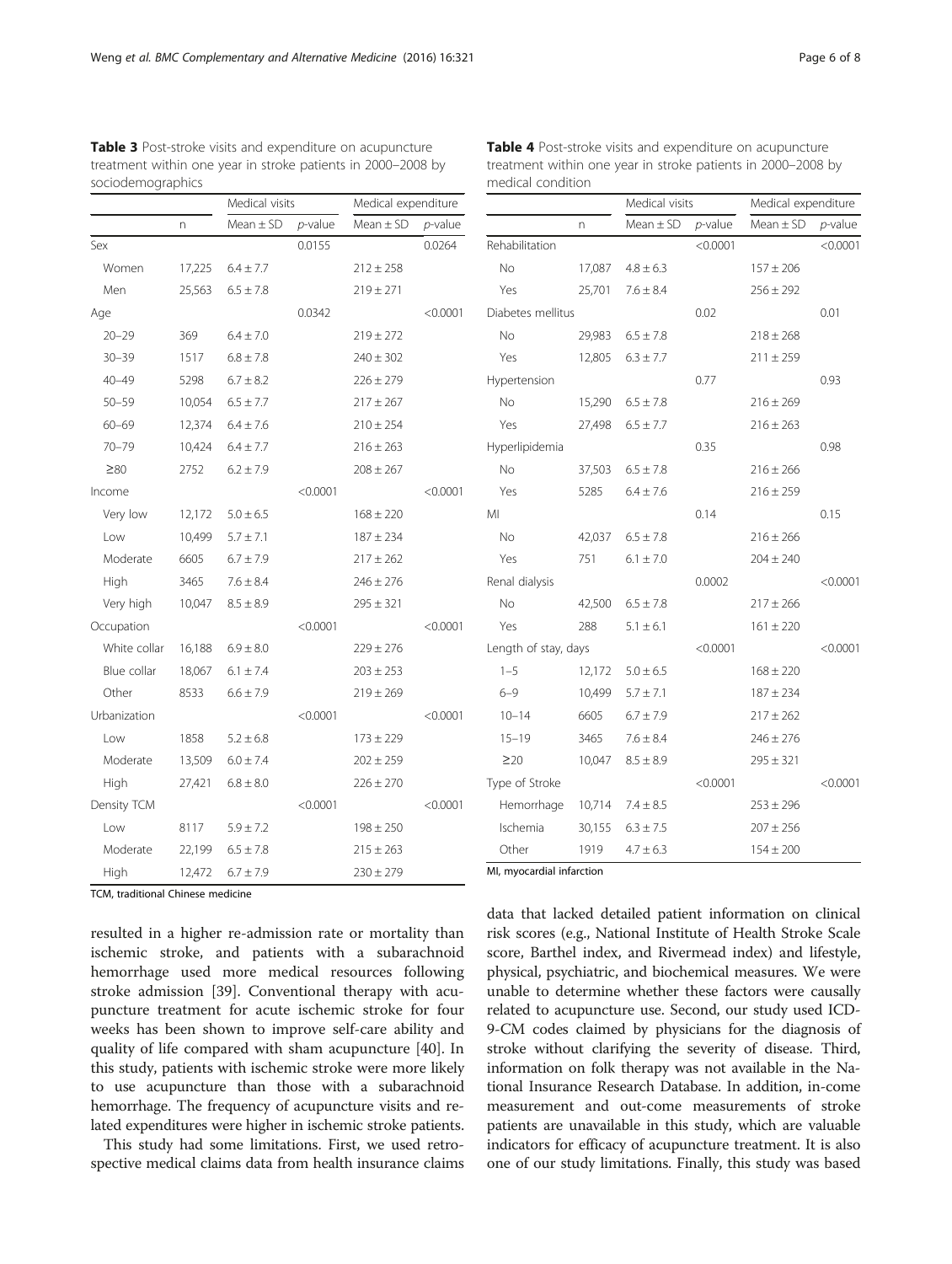<span id="page-6-0"></span>on cross-sectional analyses of acupuncture use in stroke patients. Understanding the benefit of acupuncture in stroke patients requires further cohort studies.

# **Conclusions**

In conclusion, the application of acupuncture in stroke patients is well accepted and increasing in Taiwan. The use of acupuncture in stroke patients is associated with sociodemographic factors and clinical characteristics.

#### Acknowledgments

This study is based in part on data obtained from the National Health Insurance Research Database provided by the Bureau of National Health Insurance, Department of Health and managed by the National Health Research Institutes. The interpretation and conclusions contained herein do not represent those of the Bureau of National Health Insurance, Department of Health, or National Health Research Institutes.

#### Funding

This study was supported in part by Shuang Ho Hospital, Taipei Medical University (104TMU-SHH-23), Taiwan's Ministry of Science and Technology (MOST105-2629-B-038-001, MOST104-2314-B-038-027-MY2, MOST103-2320-B-214-010-MY2), Taiwan Ministry of Health and Welfare Clinical Trial and Research Center of Excellence (MOHW105-TDU-B-212-133019).

#### Availability of data and material

All data supporting the study is presented in the manuscript or available upon request from the corresponding author of this manuscript (Chun-Chuan Shih) at Email: hwathai@seed.net.tw.

#### Authors' contributions

All authors contributed substantially toward the design of the study, the analysis and interpretation of the data, drafting and revising the manuscript. All authors approved the final version.

#### Competing interests

The authors declare that they have no competing interests.

#### Consent for publication

All authors have read and agreed to all the contents for publication.

## Ethics approval and consent to participate

This study was approved by Taiwan's National Health Research Institute (NHIRD-100-122) and the Institutional Review Board of E-DA Hospital, Kaohsiung, Taiwan (2014012).

## Author details

<sup>1</sup>Graduate Institute of Chinese Medicine, College of Chinese Medicine, China Medical University, Taichung 404, Taiwan. <sup>2</sup>Department of Chinese Medicine, Taichung Hospital, Ministry of Health and Welfare, Taichung 403, Taiwan. <sup>3</sup>Department of Anesthesiology, Taipei Medical University Hospital, Taipei 110, Taiwan. <sup>4</sup> Department of Anesthesiology, School of Medicine, College of Medicine, Taipei Medical University, Taipei 110, Taiwan. <sup>5</sup>Health Policy Research Center, Taipei Medical University Hospital, Taipei 110, Taiwan. <sup>6</sup>Department of Surgery, China Medical University Hospital, Taichung 110, Taiwan. <sup>7</sup> Department of Surgery, University of Illinois, Chicago, Illinois, USA.<br><sup>8</sup>School of Chinase Medicina for Post Bassalaureate. Cellege of Medicine. <sup>8</sup>School of Chinese Medicine for Post-Baccalaureate, College of Medicine, I-Shou University, Kaohsiung City 824, Taiwan. <sup>9</sup>Department of Healthcare Administration, Asia University, Taichung 413, Taiwan. <sup>10</sup>Ph.D. Program for the Clinical Drug Discovery from Botanical Herbs, College of Pharmacy, Taipei Medical University, Taipei 110, Taiwan.

## Received: 23 January 2016 Accepted: 9 August 2016 Published online: 26 August 2016

#### References

Harris PE, Cooper KL, Relton C, Thomas KJ. Prevalence of complementary and alternative medicine (CAM) use by the general population: a systematic review and update. Int J Clin Pract. 2012;66:924–39.

- 2. Barnes PM, Bloom B, Nahin RL. Complementary and alternative medicine use among adults and children: United States, 2007. Natl Health Stat Report. 2008;12:1–23.
- 3. Hunt KJ, Coelho HF, Wider B, Perry R, Hung SK, Terry R, et al. Complementary and alternative medicine use in England: results from a national survey. Int J Clin Pract. 2010;64:1496–502.
- 4. Nahin RL, Barnes PM, Stussman BJ, Bloom B. Costs of complementary and alternative medicine (CAM) and frequency of visits to CAM practitioners: United States, 2007. Natl Health Stat Report. 2009;18:1–14.
- 5. Chon TY, Lee MC. Acupuncture. Mayo Clin Proc. 2013;88:1141–6.
- Upchurch DM, Rainisch BW. A sociobehavioral wellness model of acupuncture use in the United States, 2007. J Altern Complement Med. 2014;20:32–9.
- 7. Go AS, Mozaffarian D, Roger VL, Benjamin EJ, Berry JD, Blaha MJ, et al. Heart disease and stroke statistics–2014 update: a report from the American Heart Association. Circulation. 2014;129:e28–292.
- 8. Luengo-Fernandez R, Gray AM, Rothwell PM. Costs of stroke using patient-level data: a critical review of the literature. Stroke. 2009;40:e18–23.
- 9. Kumar S, Selim MH, Caplan LR. Medical complications after stroke. Lancet Neurol. 2010;9:105–18.
- 10. Tong X, Kuklina EV, Gillespie C, George MG. Medical complications among hospitalizations for ischemic stroke in the United States from 1998 to 2007. Stroke. 2010;41:980–6.
- 11. Ingeman A, Andersen G, Hundborg HH, Svendsen ML, Johnsen SP. In-hospital medical complications, length of stay, and mortality among stroke unit patients. Stroke. 2011;42:3214–8.
- 12. Sze FK, Wong E, Or KK, Lau J, Woo J. Does acupuncture improve motor recovery after stroke? A meta-analysis of randomized controlled trials. Stroke. 2002;33:2604–19.
- 13. Wu P, Mills E, Moher D, Seely D. Acupuncture in poststroke rehabilitation: a systematic review and meta-analysis of randomized trials. Stroke. 2010;41: e171–9.
- 14. Lee JA, Park SW, Hwang PW, Lim SM, Kook S, Choi KI, et al. Acupuncture for shoulder pain after stroke: a systematic review. J Altern Complement Med. 2012;18:818–23.
- 15. Zhao XF, Du Y, Liu PG, Wang S. Acupuncture for stroke: evidence of effectiveness, safety, and cost from systematic reviews. Top Stroke Rehabil. 2012;19:226–33.
- 16. Shah SH, Engelhardt R, Ovbiagele B. Patterns of complementary and alternative medicine use among United States stroke survivors. J Neurol Sci. 2008;271:180–5.
- 17. Liao CC, Lin JG, Tsai CC, Lane HL, Su TC, Wang HH, et al. An investigation of the use of traditional chinese medicine in stroke patients in Taiwan. Evid Based Complement Alternat Med. 2012;2012:387164.
- 18. Liao CC, Su TC, Sung FC, Chou WH, Chen TL. Does hepatitis C virus infection increase risk for stroke? A population-based cohort study. PLoS One. 2012;7:e31527.
- 19. Liao CC, Chang PY, Yeh CC, Hu CJ, Wu CH, Chen TL. Outcomes after surgery in patients with previous stroke. Br J Surg. 2014;101:1616–22.
- 20. Burke A, Upchurch DM, Dye C, Chyu L. Acupuncture use in the United States: findings from the National Health Interview Survey. J Altern Complement Med. 2006;12:639–48.
- 21. Jong MC, van de Vijver L, Busch M, Fritsma J, Seldenrijk R. Integration of complementary and alternative medicine in primary care: what do patients want? Patient Educ Couns. 2012;89:417–22.
- 22. Gansler T, Kaw C, Crammer C, Smith T. A population-based study of prevalence of complementary methods use by cancer survivors: a report from the American Cancer Society's studies of cancer survivors. Cancer. 2008;113:1048–57.
- 23. Zhang Y, Lao L, Chen H, Ceballos R. Acupuncture use among American adults: what acupuncture practitioners can learn from National Health Interview Survey 2007? Evid Based Complement Alternat Med. 2012; 2012:710750.
- 24. Shih CC, Liao CC, Su YC, Tsai CC, Lin JG. Gender differences in traditional Chinese medicine use among adults in Taiwan. PLoS One. 2012;7:e32540.
- 25. Knoflach M, Matosevic B, Rücker M, Furtner M, Mair A, Wille G, et al. Functional recovery after ischemic stroke–a matter of age: data from the Austrian Stroke Unit Registry. Neurology. 2012;78:279–85.
- 26. Chang LC, Huang N, Chou YJ, Lee CH, Kao FY, Huang YT. Utilization patterns of Chinese medicine and Western medicine under the National Health Insurance Program in Taiwan, a population-based study from 1997 to 2003. BMC Health Serv Res. 2008;8:170.